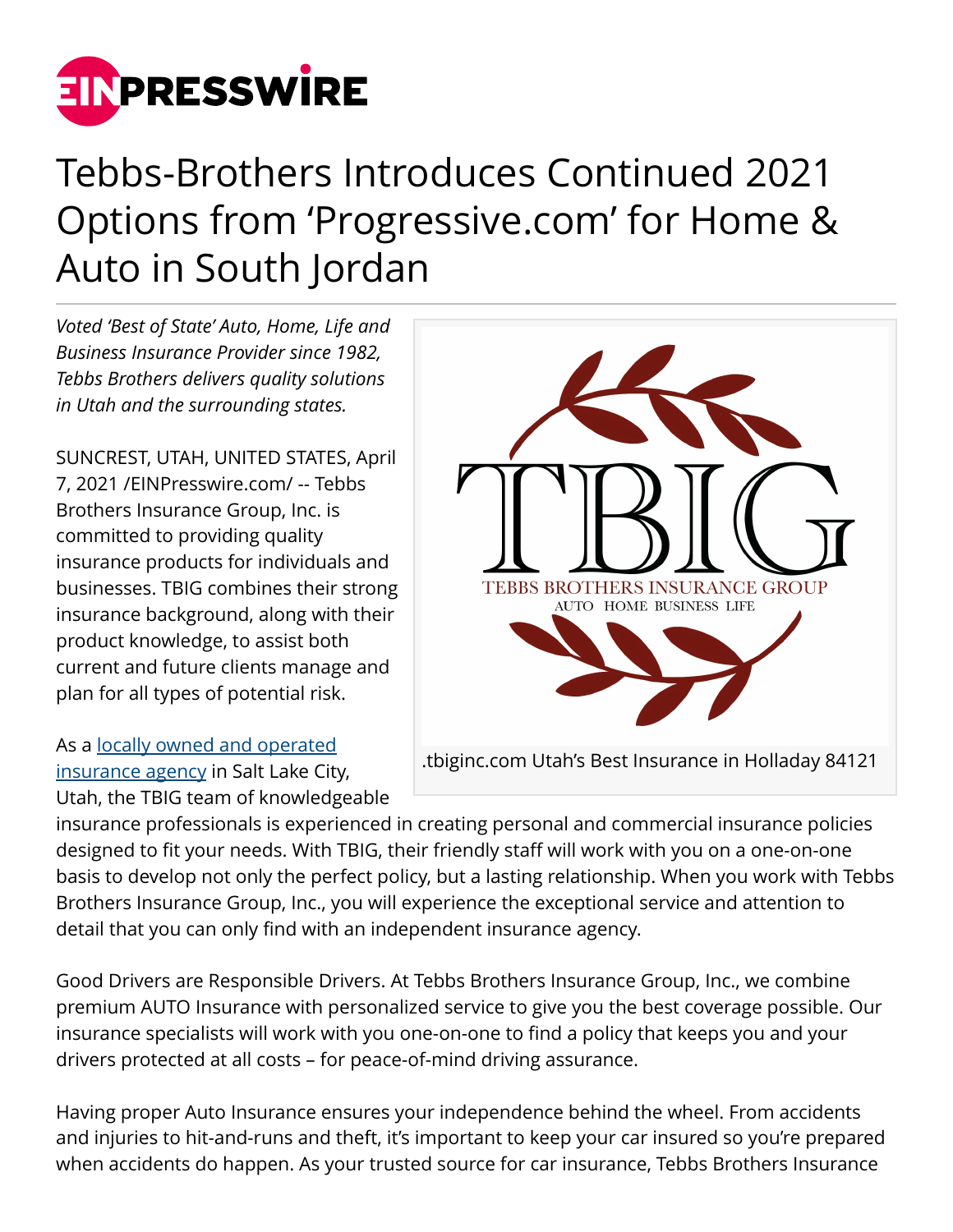Group, Inc. offers a variety of coverage and additional protection options, such as:

- Liability Coverage
- Comprehensive Coverage
- Collision Coverage
- Uninsured & Underinsured Motorist Coverage
- Diminishing Deductible
- Accident Forgiveness
- Minor Violation Forgiveness
- Roadside Assistance
- Specialty Auto Insurance
- 24-Hour Customer Service
- Towing
- Rental Reimbursement
- Personal Injury Protection (PIP)
- Mexican Auto Insurance
- Medical Payments Coverage



Welcome to Tebbs Brothers Insurance Group, Inc. (TBIG)! TBIG is considered a Best-in-State (Utah) Auto-Home-Life-Business Insurance Provider since their inception in 1982. TBIG has consistently ranked in the [Top 5 Insurance Providers in Salt Lake Valley](https://www.bearrivermutual.com/agency/tebbs-brothers-insurance/) over the last 15 years.

## ££

Justyn, Quynn and Brady, along with all the professional staff at Tebbs Brothers, have truly perfected what a familyowned Insurance Company from Utah should be: Affordable, Personable and Reliable." *Jack O.* This means that TBIG has the: (1) Best Agents, (2) Newest, Insurance Plan Offerings, (3) Highest-Rated Customer Results, (4) Most Competitive Insurance Pricing and (5) Most Professional Staff in Utah.

| Call Today! | (801) 278-8881 | 2014 East 6200 South, Holladay, UT 84121 |

Although physically located in Holladay, TBIG proudly offers their professional, family–based insurance services to residents of: Millcreek, Cottonwood, Draper, Murray, Midvale, Sandy, Woodridge Terrace, South Jordan, Sugarhouse, Taylorsville, South Salt Lake, West Jordan,

Alpine Gardens, in addition to West Valley and Magna.

Tebbs Brothers Insurance Group, Inc: Provides HOMEOWNERS Insurance to Salt Lake City, UT and all surrounding communities and States. If you own a house, your home is not just the space where you relax and rest. It's also one of the most valuable assets you're likely to own. For most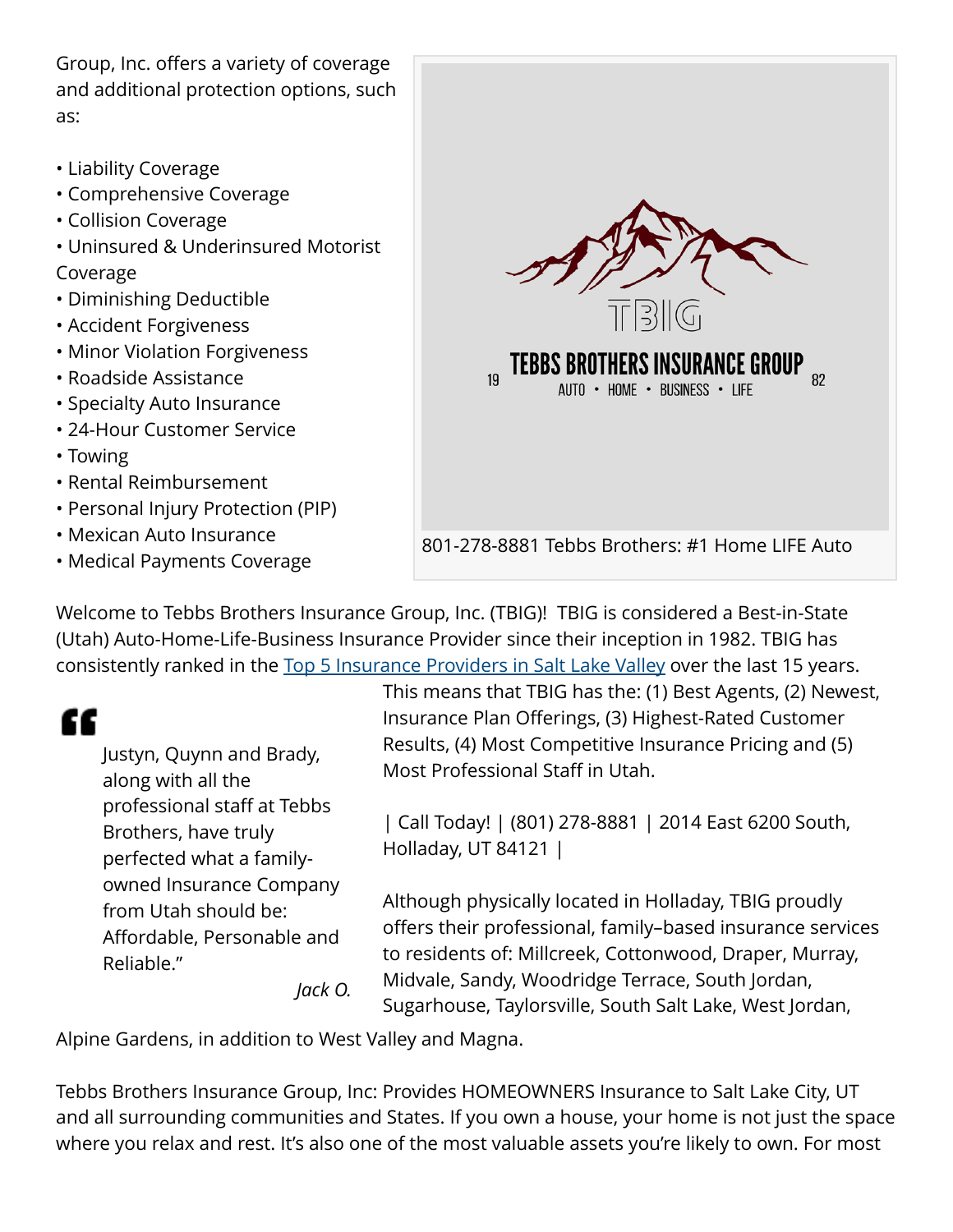people, a house is the biggest investment they will ever make. Secure your investment and peace of mind alike with a homeowners' insurance policy built around your needs. TBIG is dedicated to taking care of the place - and people -- you hold closest. We offer a variety of home insurance options to make sure all your bases are covered against destructive weather, theft, accidents and more.

• The Importance of Personal Liability Insurance

Imagine something major going wrong in or around your home such as a guest getting hurt or someone's valuable personal property being seriously damaged. Personal liability insurance makes sure that you are covered in the event legal action is taken against you in such situations. With this coverage, your financial assets are kept safe from the results of any litigation -- for better or worse.

• Why You Need Property Insurance

In the event your home experiences devastating weather -- say, a fire, a hailstorm or dangerously heavy snow build-up -- property insurance can keep you protected. In times of crisis, property insurance provides you security when your residence is damaged.

• Take the Next Steps Forward

You cannot afford to risk unpredictable

TEBBS BROTHER



TEBBS Bros: UTAH's #1 BUSINESS Home Life Auto INS



www.tbiginc.com 801-278-8881 Tebbs Brothers INS

forces and let this critical investment go unguarded. We offer several forms of coverage to suit all kinds of situations. We'll build a policy shaped around your specifications. Please request a quote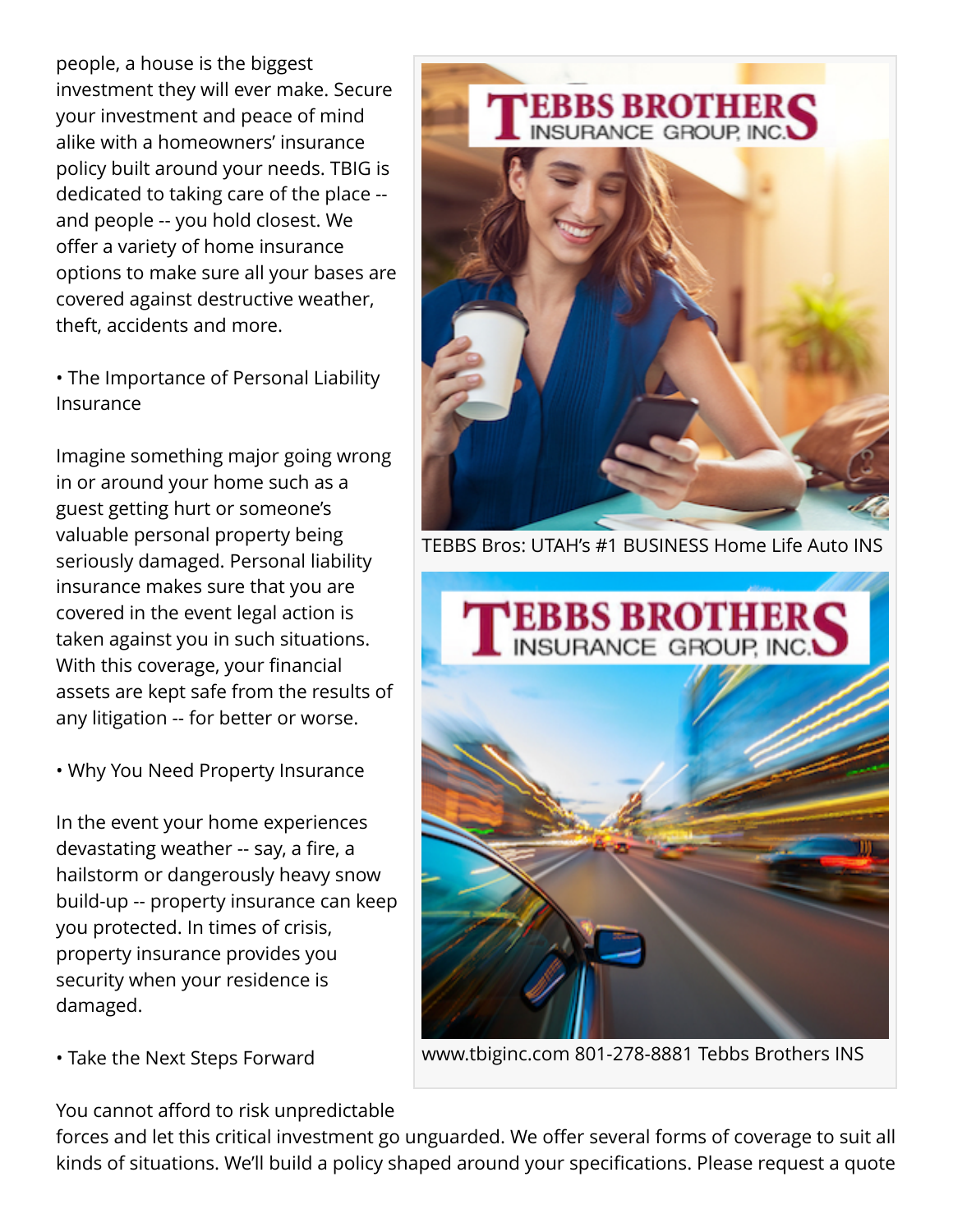or contact us to learn more. Contact Tebbs Brothers Insurance Group Agent today!

Protect What Matters Most. LIFE Insurance in Salt Lake City, UTAH and for the surrounding States. A proper Life Insurance policy can give you reassurance knowing that your finances and beneficiaries are secure – from temporary to permanent coverage. At Tebbs Brothers Insurance Group, Inc., we understand that as things in your life change, so will your financial and insurance needs. That's why it's important to review your Life Insurance options with a specialist you can trust.

TRIG **TEBBS BROTHERS INSURANCE GROUP** AUTO · HOME · BUSINESS · LIFE EST. 1982 'Best of State' Insurance Murray UTAH: Top AUTO Life

Your family is your responsibility and your LIFE, and there's nothing better

than watching them succeed and sharing in their ambitions, dreams, and conquests. But should something unexpected happen to you, you will want to be prepared for providing the assurance your family needs to keep their futures safe and sound. At Tebbs Brothers Insurance Group, Inc., we will work with you to keep your family protected in the event of your untimely death. Whatever your situation, TBIG offers quality LIFE Insurance options, such as:

- • Individual Life Insurance
- • Group Life Insurance
- • Long-Term Care Insurance
- • Mortgage Protection Insurance
- • Disability Insurance
- • Second-To-Die Policy
- • Key Person (Key Men) Insurance

Why Auto Insurance? Keeping your vehicle insured is simply the responsible thing to do, and it's an essential financial decision that you cannot drive without. AUTO Insurance helps to reduce or cover property damage costs, replacement parts for your car as the result of an accident, medical expenses from injuries, road-side assistance, and much more.

Since policies vary with protection options, it's important to talk to a specialist at Tebbs Brothers Insurance Group, Inc. to create a policy that insures your needs. If you are involved in an accident without car insurance, you're looking at high out-of-pocket costs, injury liability – even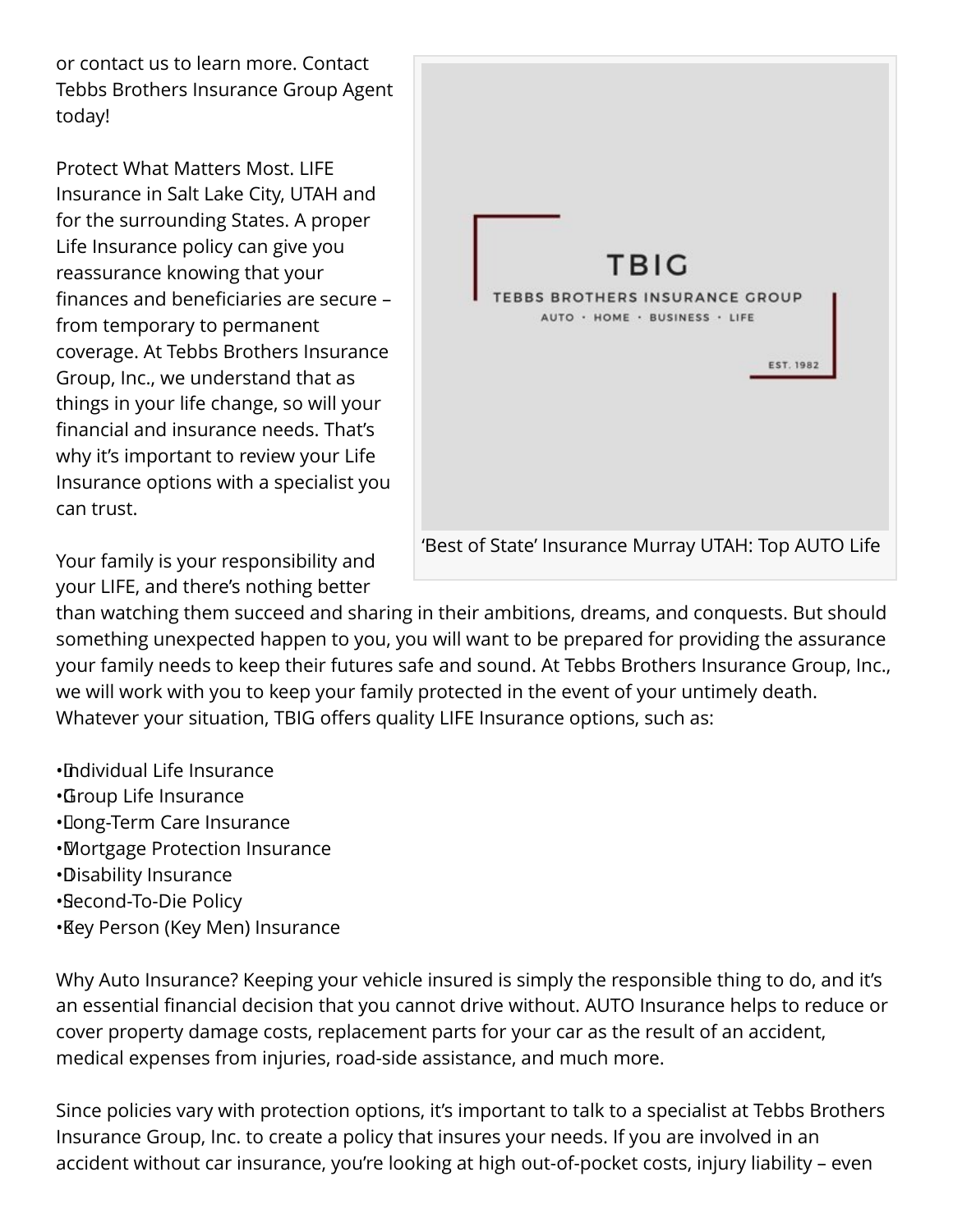serious legal issues. We provide car insurance to drivers near Salt Lake City, Cottonwood Heights, South Jordan, Draper, Sandy, and Holladay.

Recreational Vehicle Insurance in Salt Lake City, UTAH and surrounding States. The Road Less Traveled! Whether you are an experienced outdoor enthusiast or just starting out, we have a policy to fit your needs – from RVs and boats to ATVs, Tebbs Brothers Insurance Group, Inc. can ensure the safety of both you and your vehicle. TBIG insurance options provide you with the same service and rich features you can expect – from comprehensive and collision coverage to personal injury protection and towing costs.

The thrill of adventure – it is what owning a recreational vehicle is all about. Whatever your interest, be it cruising on your motorcycle or exploring the road less traveled on your ATV, Tebbs Brothers Insurance Group, Inc. offers advanced coverage options to meet the insurance needs of the adventurer in everyone. TBIG offers a variety of Recreational Vehicle Insurance packages, such as:

- • Boat Insurance • Motorcycle Insurance • Motorhome Insurance
- •**ATV** Insurance
- • Snowmobile Insurance

Why Recreational Vehicle Insurance? With Recreational Vehicle Insurance from Tebbs Brothers Insurance Group, Inc., you can continue living the dream with confidence, knowing that you, your vehicle, and your passengers are protected. Contact one of TBIG representatives today to find a package that works best for you.

Tebbs Brothers Insurance Group, Inc. provides Recreational Vehicle Insurance to adventurers near Salt Lake City, Cottonwood Heights, South Jordan, Draper, Sandy, and Holladay. Owning a recreational vehicle can be a dream come true. It gives you the freedom to travel and the capability to explore new places, but with freedom comes responsibility. Should an accident happen – such as property damage, vandalism, or bodily injury as a result of a crash – it is reassuring to know that your investment is protected.

Tebbs Brothers Insurance Group, Inc. (TBIG) has delivered quality insurance solutions to individuals in Utah and the surrounding states, specializing in Auto, Homeowners, Life and Business insurance coverage since 1982. Their team of trusted insurance professionals is committed to helping you find a policy that perfectly fits your needs. TBIG focus on providing personalized attention and exceptional customer service in order to create an experience that is difficult to find in today's market.

At Tebbs Brothers Insurance Group, Inc., they will work with you to ensure that you and those you care about most are protected. TBIG offers: (a) Best of State Customer Service, (b)